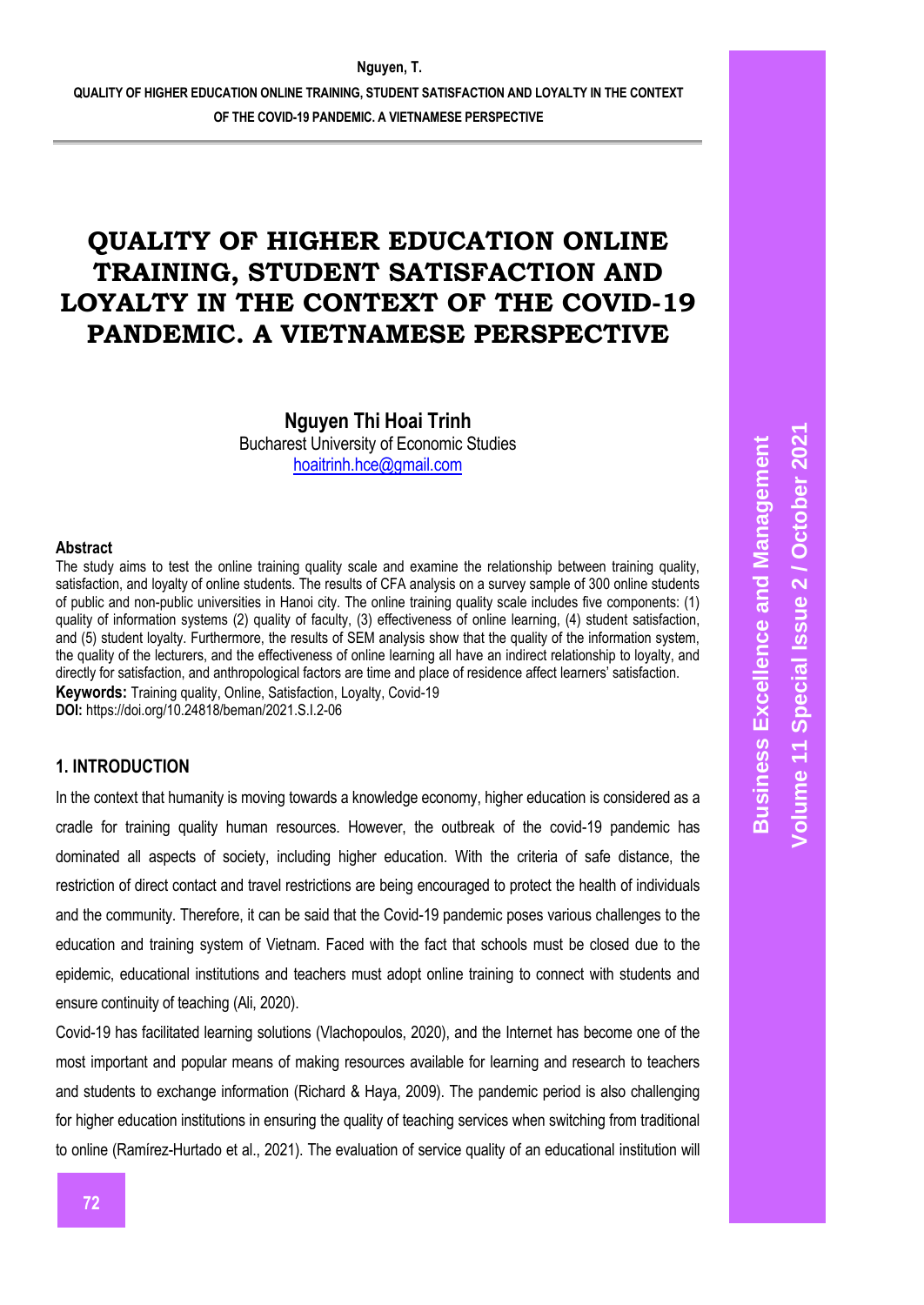be directly assessed by customers, i.e. learners, through satisfaction. Therefore, student satisfaction is the primary basis for leading the competition and has become an important university goal (Arambewela & Hall, 2006). This satisfaction is also a factor leading to learners' loyalty decisions when standing among peer choices. Therefore, it is crucial to pay attention and research the quality of online teaching services so that in any circumstances, in any form of teaching, higher education institutions can still meet the quality of their educational services. Moreover, if the educational institution provides good online training services, this will be a form of training not only in the Covid period but also Post-Covid; it is still a suitable form for groups of subjects who have learning needs without being forced in terms of space, for example, for subjects who study while working, etc.

The global impact of e-learning is changing pedagogy and making it easier to learn across spaces because this change can create changes in students' perception of their perception that may be different from before when receiving knowledge from traditional teaching, also an opportunity for educational institutions to rethink the quality of services in general and the quality of teachers in particular. Therefore, through this article, we aim to capture the existence of factors affecting the service quality of educational institutions, and further, the school's brand through learners' perspective during the Covid-19 pandemic. Besides, the study also found the relationship between the factors determining the quality of training services to the satisfaction and loyalty of students in online training. The main research method is quantitative analysis with structural equilibrium modelling (SEM) techniques. The author has identified all three main factors to assess the quality of training services that positively influence student satisfaction in the online training environment. The three main factors are Quality of online information system, Quality of teaching staff, and Effective online training. Research also shows that student satisfaction is the foundation of student loyalty in the online training environment. Moreover, student loyalty is indirectly influenced by the factors that evaluate the quality of training services. The research results are the basis for higher education institutions to perfect appropriate policies in improving the quality of higher education and training institutions in the future.

### **2. LITERATURE REVIEW**

According to several studies (Zeithaml, 1988), service quality is defined as "the customer's overall assessment of service excellence and superiority." Some authors (Parasuraman et al.,, 1985) say that "Quality service is the gap between customers' expectations and their perceptions when they have used the service." Another study (Jun & Cai, 2001) proposed factors when researching the quality of traditional education taught in the online environment: reliability, accessibility, ease to use, personal, confidentiality, credibility, and responsiveness. In the context of evolving digital technology, online training is a form of training of choice because of its responsiveness and convenience, student-centeredness, and greater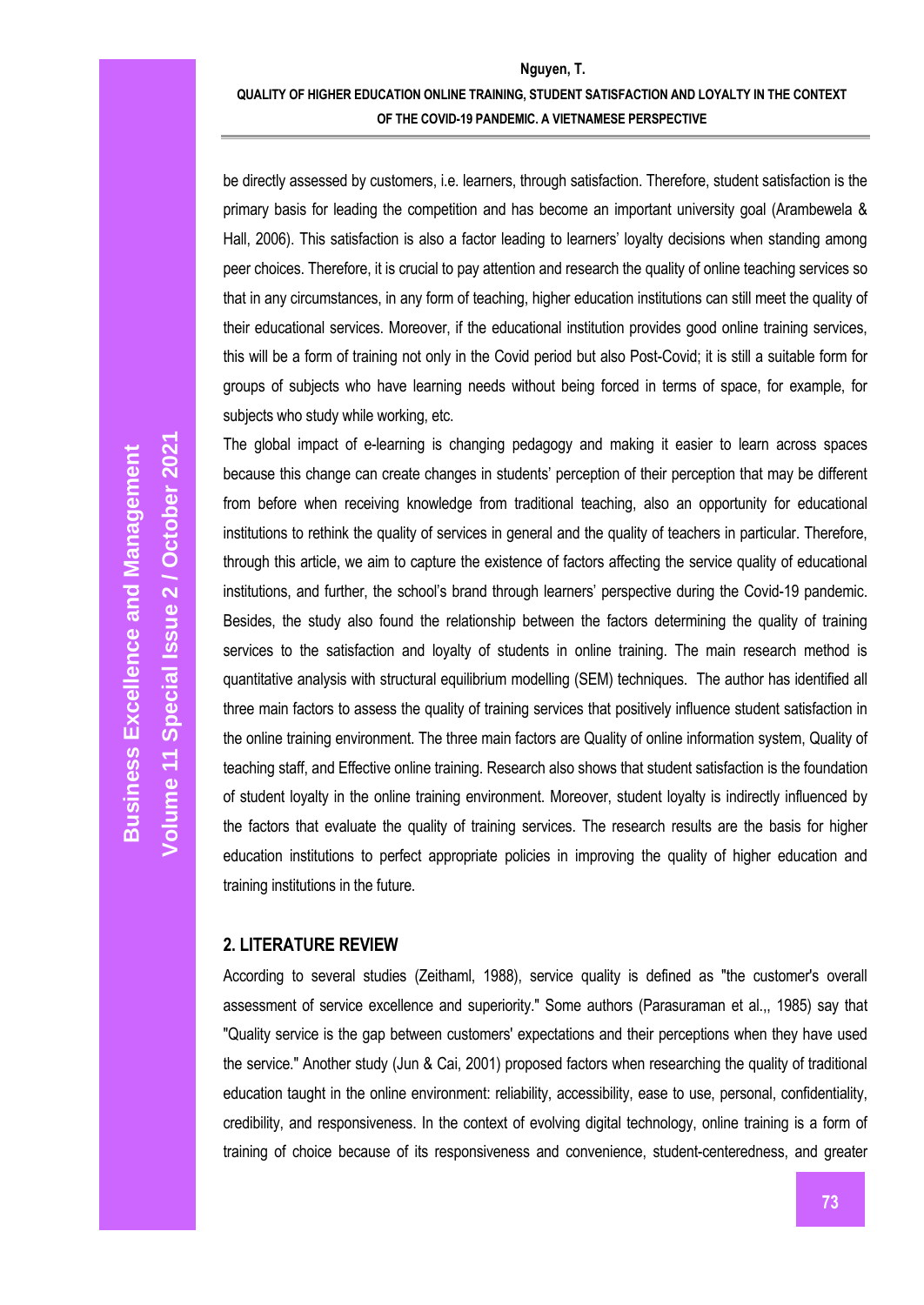flexibility (Dhawan, 2020). Online training can be understood as training with a gap in time and space between students and teachers (Verduin & Clark , 1991). This type of training emphasizes the flexibility of the education system, minimizing barriers caused by age, geographical location, time constraints, and financial status (Belawati & Baggaley, 2009). The benefits of information and communication technology have created a broader way of thinking about distance learning development in the future. The problem of distance between teachers and students is solved by modern technology; teachers and students are not confined in a classical classroom space; instead, it is a time-synchronous interaction over a larger space, ignore the distance factor and overcome the time barrier (Belawati & Baggaley, 2009). However, the ultimate goal of education is to train quality human resources, which depends a lot on the quality of service in higher education in which students are considered customers. Some authors (Hill, 1995) argue that for a university, the student is mentioned as a major customer of higher education services; universities should focus on the student's expectations as well as the desire to serve. Moreover, students are the ones who go to educational institutions to contact them, spending money to buy the knowledge and learning support services they provide (Griffin, 1996). Grossman (1999) argues that students should be treated as customers in the school and that schools should prioritize meeting the expectations and needs of students. Therefore, for higher education, more attention should be paid to satisfying needs and keeping students on campus, and it is the response based on students' expectations that leads to an inevitable outcome of the experience, which is satisfaction (Parker & Ward, 2000). Another interesting study (Browne et al., 1998) found that student satisfaction depends on the quality of the course, teaching activities, and other university-related factors in universities. According to Chute, Thompson, & Hancock (1999), student satisfaction is an important psychological factor contributing to students' academic success. Therefore, the process of building student satisfaction is cumulative over time (Oliver, 1997), psychological and leads to brand commitment, which is loyalty (Bloemer et al., 1998). Of course, customer satisfaction is not synonymous with loyalty (Bowen & Chen, 2001), but it is only a driving force to determine customer loyalty. There are many studies on service quality and satisfaction or loyalty, but these studies only examine the direct relationship between factors for satisfaction or loyalty. This study is based on the scale of previous studies, adding new factors suitable to the research conditions and purposes to find out the indirect relationship between the factors of the quality of online education and training services and of loyalty.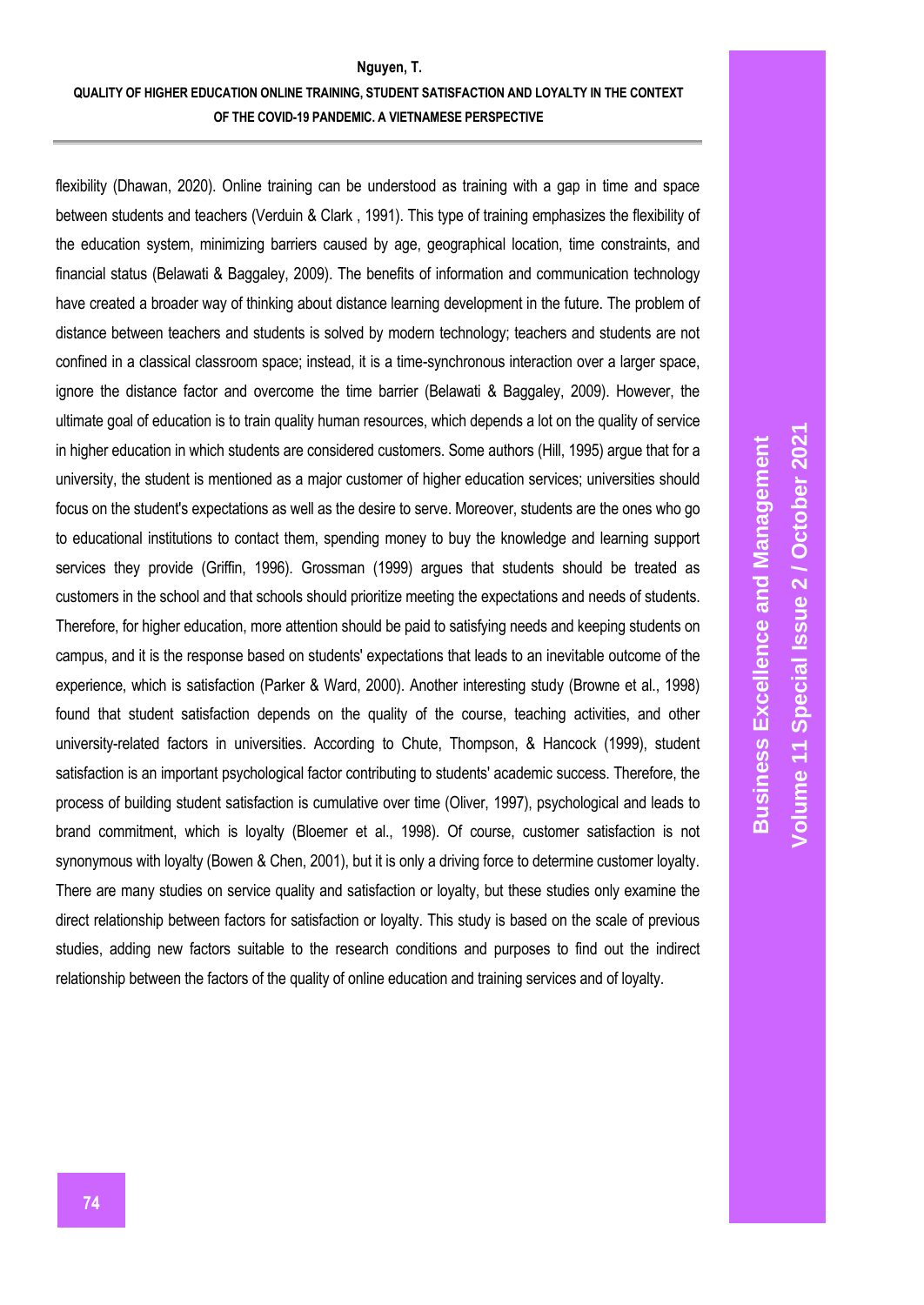# **3. RESEARCH METHODOLOGY**

# **3.1. Data collecting**

The data were collected at Thai Nguyen University in the northern mountainous region of Vietnam. The survey subjects are students who are studying all systems at this school; samples were collected by the convenience sampling method (Zhuo, et al., 2021) and completely voluntary (Garvey, et al., 2021). According to Leslie & Brinkman (1987), higher education is considered as a special market for goods and services. In this point of view, students are the customers who are receiving services from the educational institution. Therefore, the student survey is entirely consistent with the study's criteria when it is an individual in the population of interest (Peterson & Merunka, 2014).

In order to ensure safety during the covid-19 pandemic with social distancing guidelines, the questionnaire was sent through the google forms app. In addition, the author contacted a number of groups of students and lecturers at the university to help transfer the questionnaire to the research subjects. The number of votes collected was 368 votes, except for invalid votes; there were 316 votes left.

# **3.2. Instrument and Variables**

Data were extracted from a structured questionnaire, in which the author used the Rensis Likert scale (Likert, 1932). Likert presents scales with levels of 3, 5, 7, … depending on the sample size. The scale in this study is built on 5 levels, specifically as follows:

- 1- Totally disagree. 4- Agree.
- 2- Disagree. 5- Totally agree.

3- Neutral.

The questionnaire consists of 31 items grouped into 5 main groups, as follows: quality of online information system, quality of lecturers, the effectiveness of online learning, student satisfaction, student loyalty.

| Symbol | Main factor                                | Variable name                     | Origin of scale                                                         |  |
|--------|--------------------------------------------|-----------------------------------|-------------------------------------------------------------------------|--|
| QOIS   |                                            | Easy to login                     |                                                                         |  |
|        | Quality of online<br>information<br>system | Streamlined, clear interface      | (Jun & Cai, 2001);<br>(Abdalla, 2007)<br>(Han & Beak, 2004)             |  |
|        |                                            | Security                          |                                                                         |  |
|        |                                            | Up to date calculation            |                                                                         |  |
|        |                                            | <b>Support Services</b>           |                                                                         |  |
| LQ     |                                            | Lecturer qualifications           | (Sher, 2009);<br>(Ali & Ahmad, 2011);<br>(Delone & McLean,<br>$2003$ ), |  |
|        | Lecturers quality                          | Responsiveness                    |                                                                         |  |
|        |                                            | Interoperability                  |                                                                         |  |
|        |                                            | Evaluation and testing activities | (Ho & Dzeng, 2010)                                                      |  |

# TABLE 1: DIMENSIONS AND ATTRIBUTED SELECTED TO MEASURE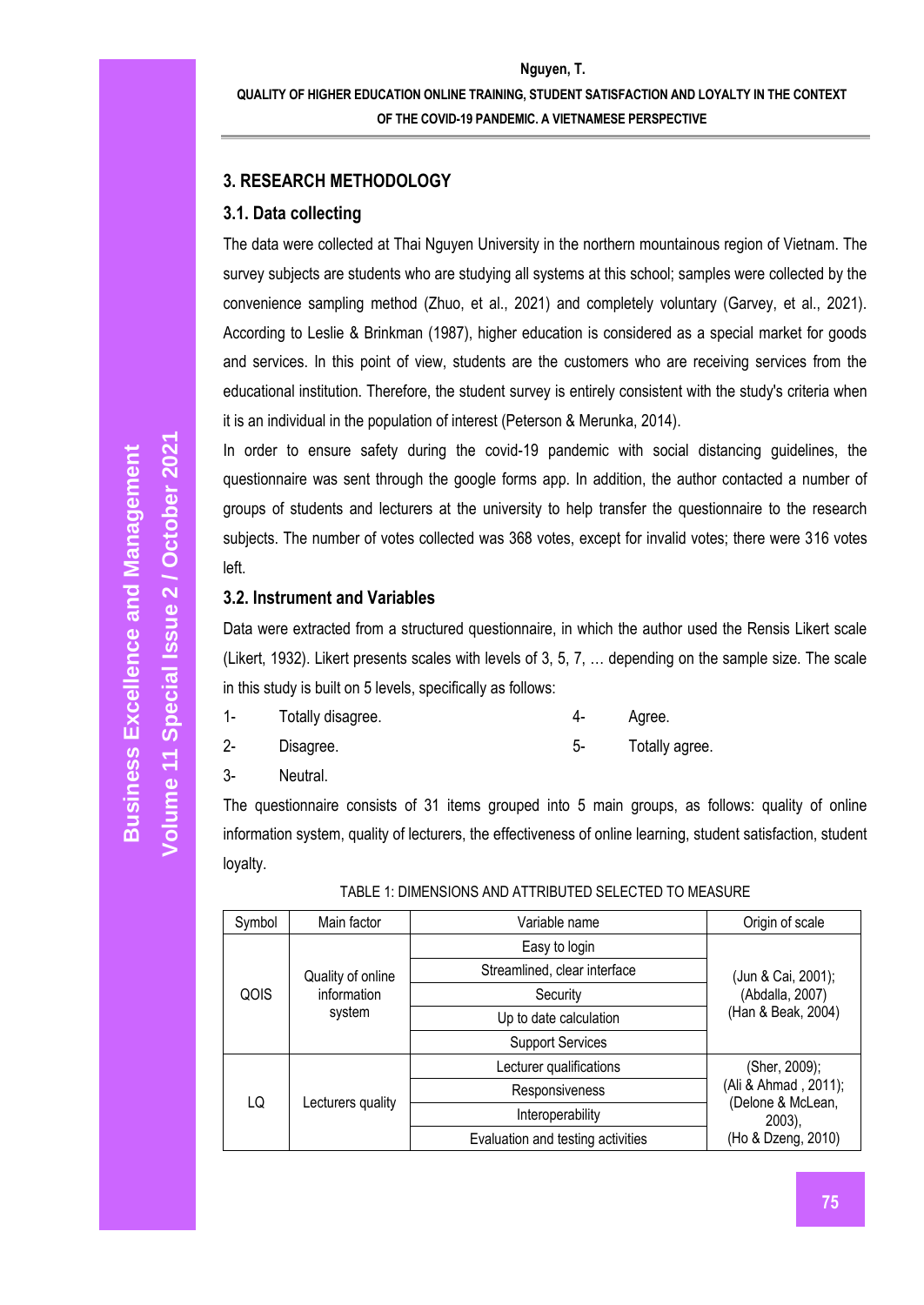**Nguyen, T.**

| <b>OLE</b> |                            | Ensuring health                                                                            | (Delone & McLean,                         |  |  |
|------------|----------------------------|--------------------------------------------------------------------------------------------|-------------------------------------------|--|--|
|            | The effectiveness          | Minimize barriers of space, time, finance                                                  | 2003);<br>(Belawati & Baggaley,<br>2009). |  |  |
|            | of online learning         | Proactivity                                                                                |                                           |  |  |
|            |                            | Concentration                                                                              | (Liaw, 2008)                              |  |  |
|            |                            | I am satisfied with the online application I am<br>using                                   | (Han & Beak, 2004);                       |  |  |
|            | Student                    | I am satisfied with the quality of lecturers                                               | (Lee, 2010);                              |  |  |
| SS         | satisfaction               | I am satisfied with the quality of service support<br>of the educational institution       | (Delone & McLean,<br>2003)                |  |  |
|            |                            | Online teaching fully meets my learning needs                                              |                                           |  |  |
|            |                            | There is a gender difference in student<br>satisfaction in online learning                 |                                           |  |  |
|            | Learner<br>characteristics | There is an age difference in student satisfaction<br>in online learning                   |                                           |  |  |
| LC         |                            | The number of hours of online learning affects<br>student satisfaction                     | Author's proportion                       |  |  |
|            |                            | There is a difference in residence that affects<br>student satisfaction in online learning |                                           |  |  |
| LY         |                            | I volunteer to use this app                                                                | (Helgesen & Nesset,                       |  |  |
|            | Loyalty                    | I will recommend to others about this form of<br>learning                                  | 2007); (Thomas &<br>Rogers, 2020)         |  |  |

Source: the authors synthesize



# **FIGURE 1: RESEARCH MODEL**

Source: Authors' own conception

Based on the research model, the author proposes the research hypotheses:

- H1: Application quality has a direct impact on student satisfaction
- H2: Teaching quality has a direct impact on student satisfaction
- H3: Effectiveness of online learning has a direct impact on student satisfaction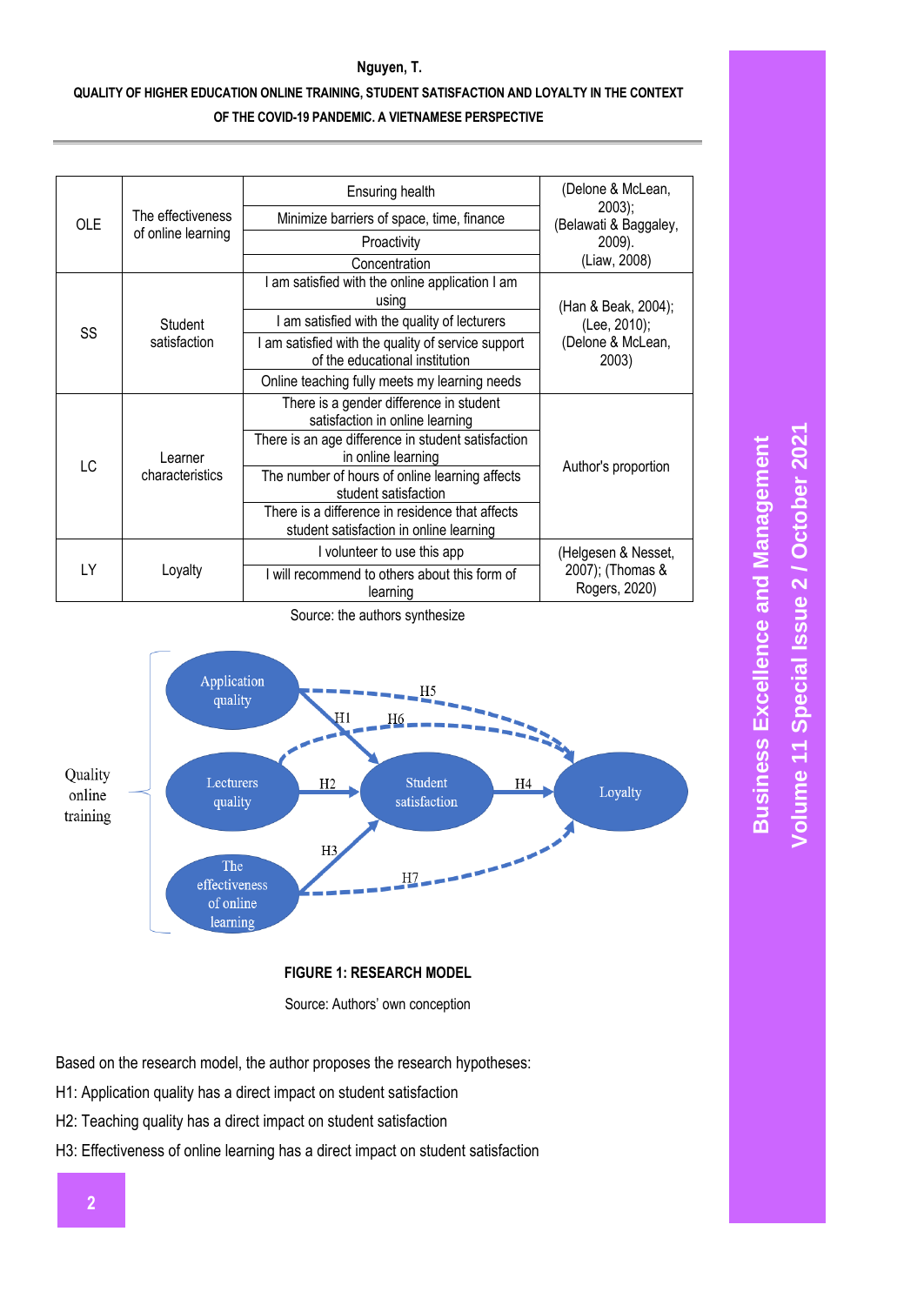- H4: Satisfaction has a direct impact on student loyalty
- H5: Application quality has an indirect impact on student loyalty
- H6: Teaching quality has an indirect impact on student loyalty
- H7: Effectiveness of online learning has an indirect impact on student loyalty

### **3.3. Statistical Analysis**

Data were analyzed using SPSS software. First, the scale was preliminarily evaluated by Cronbach Alpha reliability coefficient and EFA exploratory factor analysis with the help of SPSS software. In EFA analysis, the Principal Axis Factoring extraction method with Promax rotation was used. Next, the scales were tested by confirmatory factor analysis (CFA). Finally, the SEM method through AMOS software is used to test the theoretical model and the hypotheses.

# **4. RESULTS AND DISCUSSION**

### **4.1. Introduction of the research sample.**

| Question  | Answer                                                                                                            | Number of Votes | Percentage |
|-----------|-------------------------------------------------------------------------------------------------------------------|-----------------|------------|
| Gender    | Male                                                                                                              | 126             | 39,9       |
|           | Female                                                                                                            | 190             | 60,1       |
|           |                                                                                                                   |                 |            |
|           | Under 20                                                                                                          | 164             | 51,9       |
|           | $20 - 24$                                                                                                         | 85              | 26,9       |
| Age       | 25-34                                                                                                             | 55              | 17,4       |
|           | 35-44                                                                                                             | 12              | 3,8        |
|           |                                                                                                                   |                 |            |
|           | Less than 5 hours per day                                                                                         | 217             | 68,7       |
| Working   | 5-8 hours per day                                                                                                 | 40              | 12,7       |
| hours     | 8-10 hours per day                                                                                                | 56              | 17,7       |
|           | Above 10 hours per day                                                                                            | 3               | 0,9        |
|           |                                                                                                                   |                 |            |
|           | Ethnic minority, mountainous, coastal, border, island<br>areas. (Area 1)                                          | 118             | 37,3       |
| Residence | Towns and cities directly under the province or towns<br>and districts of a city under central authority (Area 2) | 112             | 35,4       |
|           | Urban districts of centrally affiliated cities (Area 3)                                                           | 39              | 12,3       |
|           | The rest of the localities (Rural Area 2)                                                                         | 47              | 14,9       |

### **TABLE 2. THE STUDY SAMPLE CHARACTERISTICS**

Source: Authors' own calculation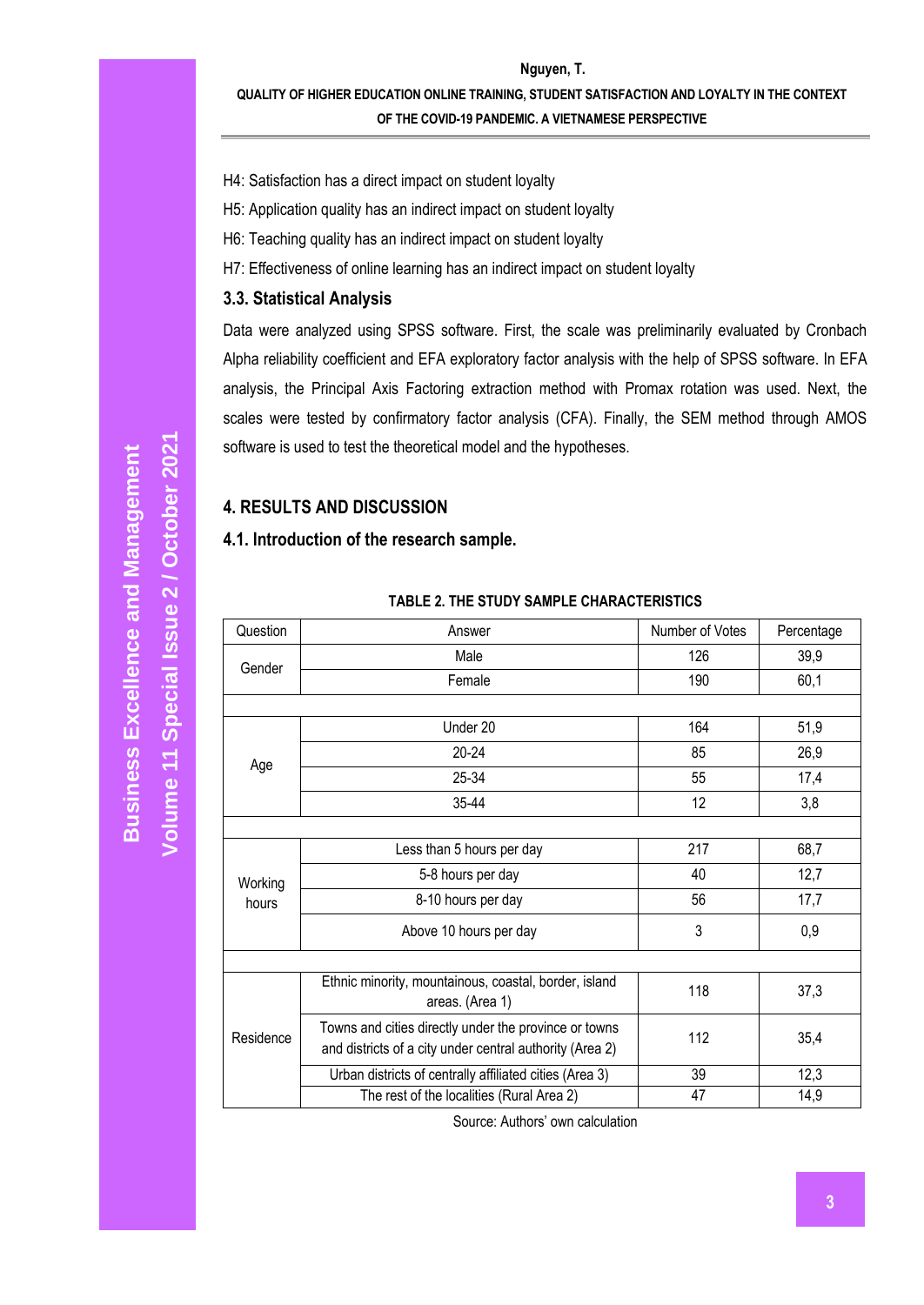#### **Nguyen, T.**

Statistical analysis results show that 39.9 % of the respondents are male, and 60.1% are female. Regarding the age, when the Covid-19 pandemics occurred, all students in formal or semi-formal training systems or studying and working at the same time switched to online learning. According to the assessment results on age, 51.9% of students are under 20 years old, which is the age group of those who have just graduated from high school for 1-2 years; The age group from 20-24 accounts for 26.9%, which is the age group of students who mainly study 2nd degree or master's degree. The 25-34 group accounts for 17.4%, mainly consisting of students studying while working or having a doctorate. The age group that is barely motivated to go to school (from 35-44 years old) accounts for 3.8%.

Finding out information from the survey subjects, the author found that students who came from ethnic minority and mountainous areas account for 37.3%. The number of students from districts or cities directly under the province accounts for 35.4%. Meanwhile, the number of students from inner-city districts accounts for only 12.3%, and the remaining localities accounts for 14.9%.

# **4.2. Scale testing with Cronbach Alpha and EFA.**

# **4.2.1. Cronbach alpha results.**

Considering the correlation coefficient of variables - sum (adjusted) of all observed variables must meet the requirements > 0.30 (Hair et al. 2006), in this study, the results of Cronbach alpha show that the scales are reliable. However, the reliability will be improved if the indicators with little contribution to the scale are removed. Specifically, the Cronbach alpha of the linear information system quality scale is 0.916 (after eliminated QOIS 5, QOIS 6, QOIS11, QOIS12, QOIS15); the scale of LQ of Trust is .892 (after eliminated indicators LQ1, LQ3, LQ9, LQ10); of Efficiency is .893 (after eliminated the OLE5 indicator); of Satisfaction is 0.901, of Loyalty, is 0.766; So the factors will be kept to continue the EFA analysis procedure.

### **4.2.2. EFA analysis results.**

The KMO and Bartlett test results show that the KMO value is 0.859, which satisfies the conditions (0.5 < KMO < 1), showing that the data is suitable for exploratory factor analysis. The Bartlett test gives the Sig value. < 0 05, showing that the factors are linearly correlated with each other in the population (Nunnally & Bernstein , 1994).

Five factors were formed after performing factor analysis and factor rotation according to the Promax method; all items have values above 0.5. These five factors explain 59,679% of the variation in the data.

# **4.2.3. Test the difference between groups of students.**

The study uses the independent sample T-Test for gender variables and the one-way ANOVA test for age variables, study hours, and residence to determine whether there is a mean difference between qualitative variables and satisfaction variables.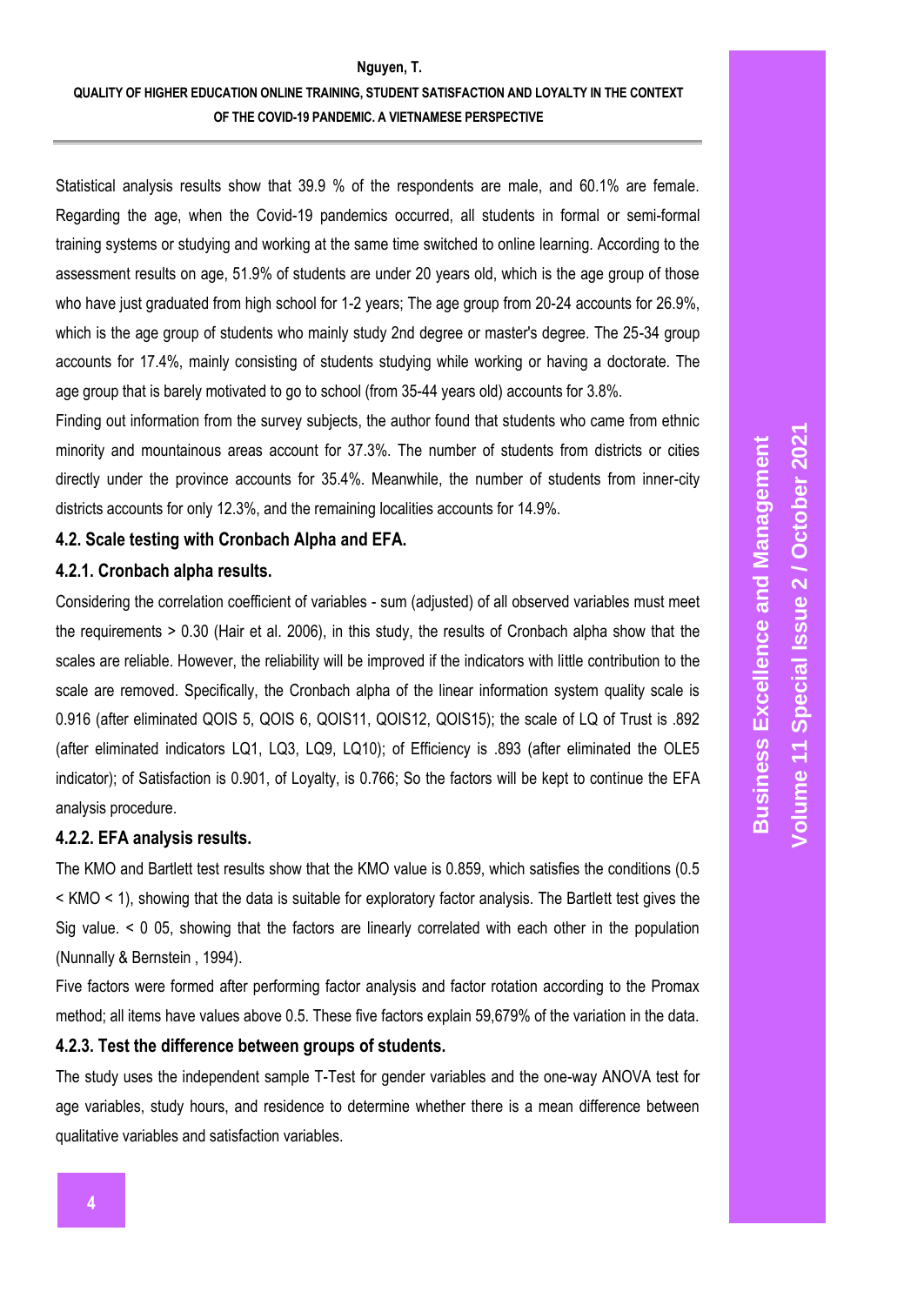**Nguyen, T.**

The results show that:

#### **TABLE 3. THE ANOVA TEST RESULT**

| Characteristics | sig   | Mean                                                                                                       |  |  |  |
|-----------------|-------|------------------------------------------------------------------------------------------------------------|--|--|--|
| Gender          | 0.38  | There was no statistically significant difference in satisfaction for students of different<br>genders.    |  |  |  |
| Age             | 0.31  | There is no statistically significant difference in satisfaction for students of different<br>age groups   |  |  |  |
| Study hours     | 0.023 | There is a statistically significant difference in satisfaction for students with different<br>study hours |  |  |  |
| Residence       | 0.026 | There is a statistically significant difference in satisfaction for students with different<br>residences  |  |  |  |

Source: Authors' own conception

### **4.2.4. Testing the scale model with CFA.**

After completing the EFA exploratory factor analysis step, we have the Pattern Matrix rotation matrix table. Using this rotation matrix result, we go to the confirmatory factor analysis (CFA) step.

If a model receives GFI, TLI, CFI values ≥0.9 (Bentler & Bonett, 1980); CMIN/df ≤ 2, in some cases CMIN/df can be  $\leq 3$  (Carmines & McIver, 1981); RMSEA  $\leq 0.08$ , RMSEA  $\leq 0.05$  are considered very good (Steiger, 1990); The model is considered to have a good fit with the research data.

The results of CFA analysis for the (normalized) model are presented in Table 3 with CMIN = 98.240 with 336 degrees of freedom and  $p = 0.00$ , showing that this statistic is significant with sample size 316. GFI=0.826 is lower than the recommended GFI, which is greater than 0.9. But other indicators show that this model fits the market data (CFI= 0.890; TLI= 0.878; CMIN/DF=2.760 and RMSEA=0.075).

**TABLE 4. STATISTICAL INDICATORS REFLECT THE FIT OF THE MEASUREMENT MODEL**

| Chi-square $(X^2)$ | DF  | CFI   | GFI   | т.<br>ы | CMIN/DF |       | <b>RMSEA</b> |
|--------------------|-----|-------|-------|---------|---------|-------|--------------|
| 684.901            | 336 | 0.936 | 0.870 | 0.928   | 2.038   | 0.000 | 0.057        |

Source: Author's survey data and processing

Note: \* p-value < 0.05; DF = degrees of freedom; RMSEA: root mean square error of approximation; CFI: comparative fit index; GFI: goodness of fit index; TLI: Tucker-Lewis Index.

In addition, to assess convergent validity using average variance extracted (AVE), the composite reliability (CR) of each latent variable was estimated because it is a more suitable indicator of reliability than Cronbach coefficient alpha (Lin & Lee, 2005; Raza, Qazi, & Umer, 2016). Moreover, MaxR(H),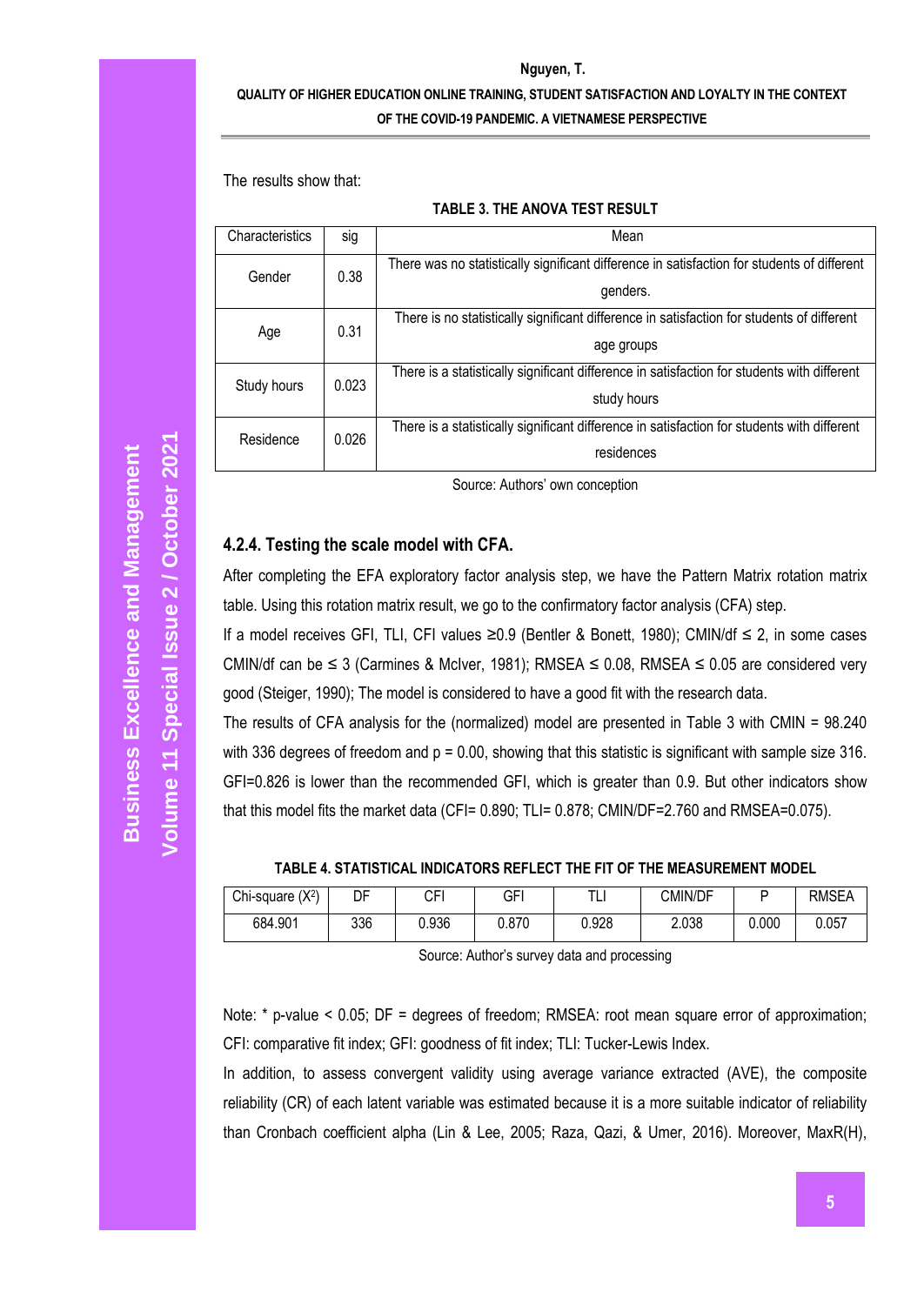which refers to McDonald Construct Reliability, is also estimated. Hancock & Mueller (2001) exemplified: "Coefficient H describes the relationship between the latent construct and its measured indicators... coefficient H is unaffected by the sign of indicators loadings, drawing information from all indicators in a manner commensurate with their ability to reflect the construct."

Table 2 shows that the composite reliability (CR) of all the three latent constructs is greater than 0.70, and the average variance extracted (AVE) exceeded 0.50, showing excellent construct reliability and convergent validity, respectively (Byrne, 2010). Besides, the square root of the AVE shown on diagonals in bold faces is greater than the rest of the inter-construct correlations (see Table 2). Hence, the discriminant validity between the five latent constructs is also established (Fornell & Larcker, 1981). In this study, the factors in the model ensure validity and reliability, detailed in Table 5.

|            | <b>CR</b> | <b>AVE</b> | <b>MSV</b> | MaxR(H) | QOIS       | <b>OLE</b> | LQ         | SS         | LY     |
|------------|-----------|------------|------------|---------|------------|------------|------------|------------|--------|
| QOIS       | 0.920     | 0.538      | 0.117      | 0.929   | 0.734      |            |            |            |        |
| <b>OLE</b> | 0.894     | 0.588      | 0.067      | 0.916   | $0.227***$ | 0.767      |            |            |        |
| LQ         | 0.894     | 0.584      | 0.058      | 0.899   | 0.001      | 0.099      | 0.764      |            |        |
| SS         | 0.897     | 0.690      | 0.176      | 1.022   | $0.342***$ | $0.258***$ | $0.242***$ | 0.831      |        |
| LY         | 0.778     | 0.639      | 0.176      | 0.812   | $0.228***$ | $0.248***$ | $0.183***$ | $0.419***$ | 0.799. |

**TABLE 5. CFA MODEL- RELIABILITY AND VALIDITY**

Source: Author's survey data and processing

# **4.3. Theoretical model testing**

The linear structural model analysis method (SEM) was used to test the research model. Therefore, any concept estimation results that are not statistically significant at the 90% confidence level will be excluded from the model one by one.

Research results are shown in figure 2 and detailed in Table 6.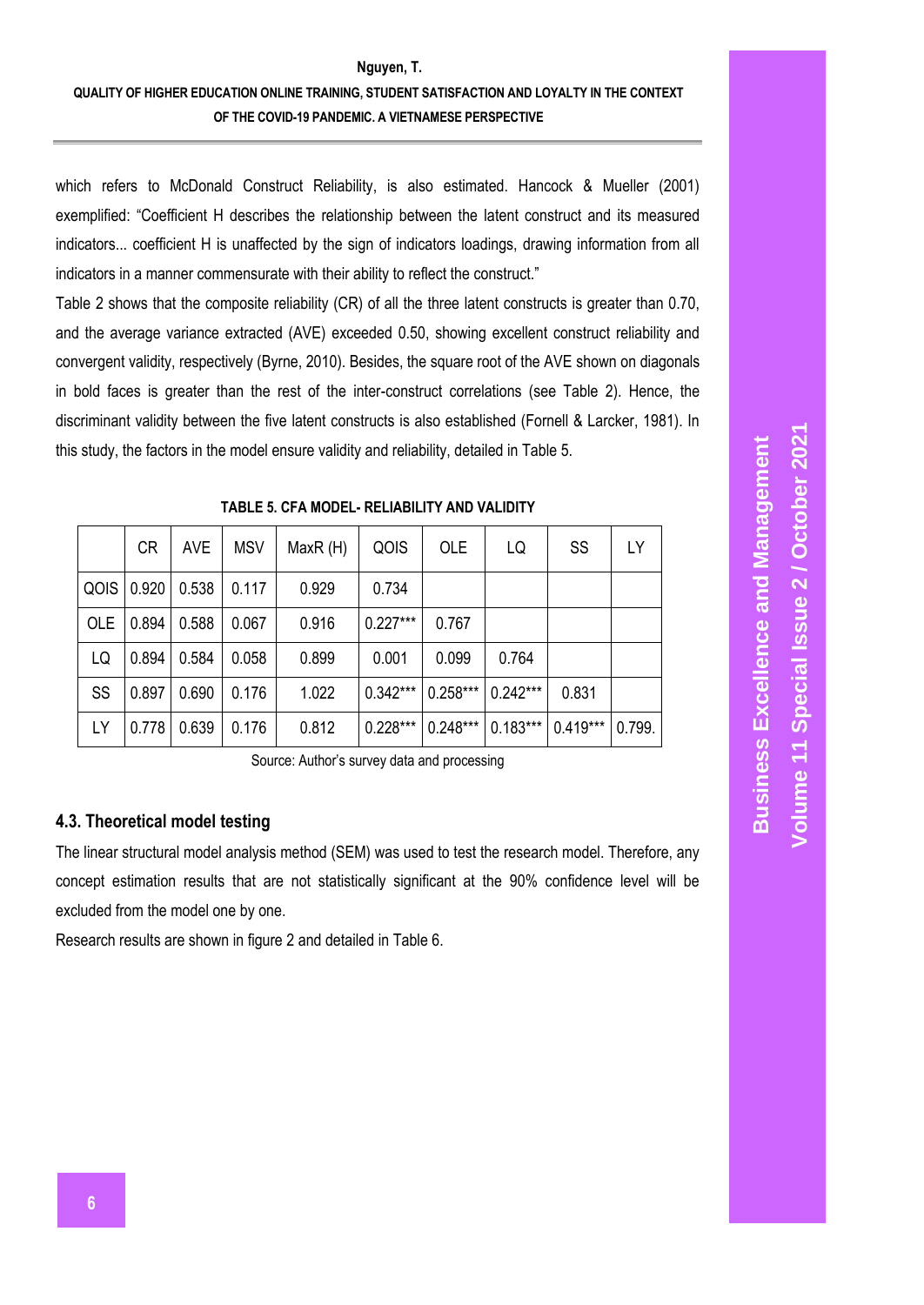

**Nguyen, T. QUALITY OF HIGHER EDUCATION ONLINE TRAINING, STUDENT SATISFACTION AND LOYALTY IN THE CONTEXT** 

Source: Author's survey data and processing

#### **TABLE 6. HYPOTHESES TESTING RESULTS**

| <b>Hypotheses</b>                 | Coef  | P-value | Results   |
|-----------------------------------|-------|---------|-----------|
| QOIS has a direct effect on SS    | 0.339 | $***$   | Supported |
| OLE has a direct effect on SS     | 0.188 | 0.002   | Supported |
| LQ has a direct effect on SS      | 0.297 | $***$   | Supported |
| SS has a direct effect on LY      | 0.375 | $***$   | Supported |
| QOIS has an indirect effect on LY | 0.127 | 0.001   | Supported |
| LQ has an indirect effect on LY   | 0.111 | 0.001   | Supported |
| OLE has an indirect effect on LY  | 0.070 | 0.003   | Supported |

Source: Author's survey data and processing

We see that the P-values of all factors have p<0.05, so these variables influence satisfaction and loyalty. The P-value of the satisfaction factor is also <0.05, so satisfaction also has a real influence on loyalty. The weights (unnormalized) of the independent factors all have positive signs, showing that these factors positively affect satisfaction. The dependent variable is loyalty, which shows that it also positively affects satisfaction.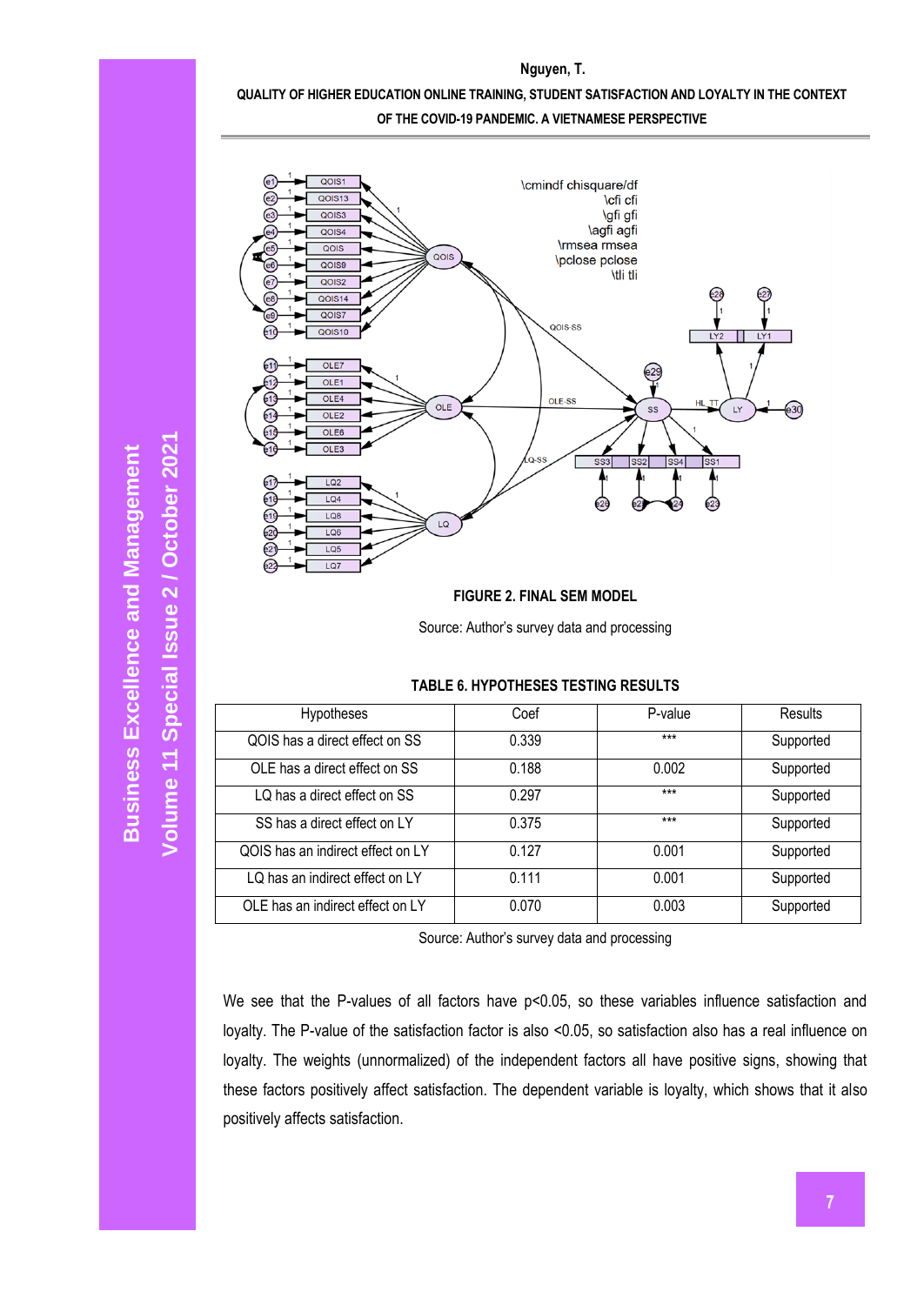The R-squared value of SS is  $0.205 = 20.5$  %, so the independent variables affect 20.5% of the variation of SS. Similarly, R-squared of LY is 0.185 = 18.5%, so the independent variables affect 18.5% of variation of LY.

### **4.4. Discussion**

From the results of data analysis, the properties of factors such as ease of login, security, update ability, and support services in the quality of the online system are not fully supported. Some examples are factors such as: not having a precise arrangement of information on online applications, not high security, the support admin of the online application lacking enthusiasm and professionalism in informing learners and providing support when needed. In addition, students rated the teacher's responsiveness as not high, and the assessment of the final exam was unfair, inaccurate, and the difficulty and length of the exam were inappropriate. Other than these, the factors of online learning effectiveness or satisfaction and loyalty are satisfactory to students. This result is completely consistent with previous studies of Moutinho & Smith (2000). Another significant result of the study is that satisfaction is proportional to loyalty, which means the greater the satisfaction, the higher the loyalty, which is similar to the finding of Armstrong & Boon Seng (2000).

Regarding demographic factors, the topic has shown that gender and age have no statistically significant difference to student satisfaction. However, the demographics' final results showed statistically significant differences between school hours and photo residences for satisfaction. As for the place of residence, most of the survey respondents are from mountainous areas, ethnic minority areas, border areas, and islands, so internet conditions are relatively poor and unstable. Moreover, in the context of the pandemic, the reduction of working hours of human resources to ensure safety has caused obstacles when the internet connection has problems and there is a lack of staffing to overcome. Finally, household economic conditions may not allow for personal electronic devices, which is also a significant barrier in online learning.

Regarding study hours, it is relatively complex for the groups of 35-44-year-olds to learn while working online, especially in accessing electronic media because of the awkwardness in accessing the interface and the space barrier when something goes wrong, so learning online about a particular aspect will be disadvantageous to this group of people. However, it is suitable for the group under 20 years old if they study for less than 5 hours per day. Therefore, the evaluation of the difference of demographic characteristics will be the premise for deciding the loyalty of learners.

The results of the data analysis reflect some aspects of Vietnam's reality in university online training, specifically: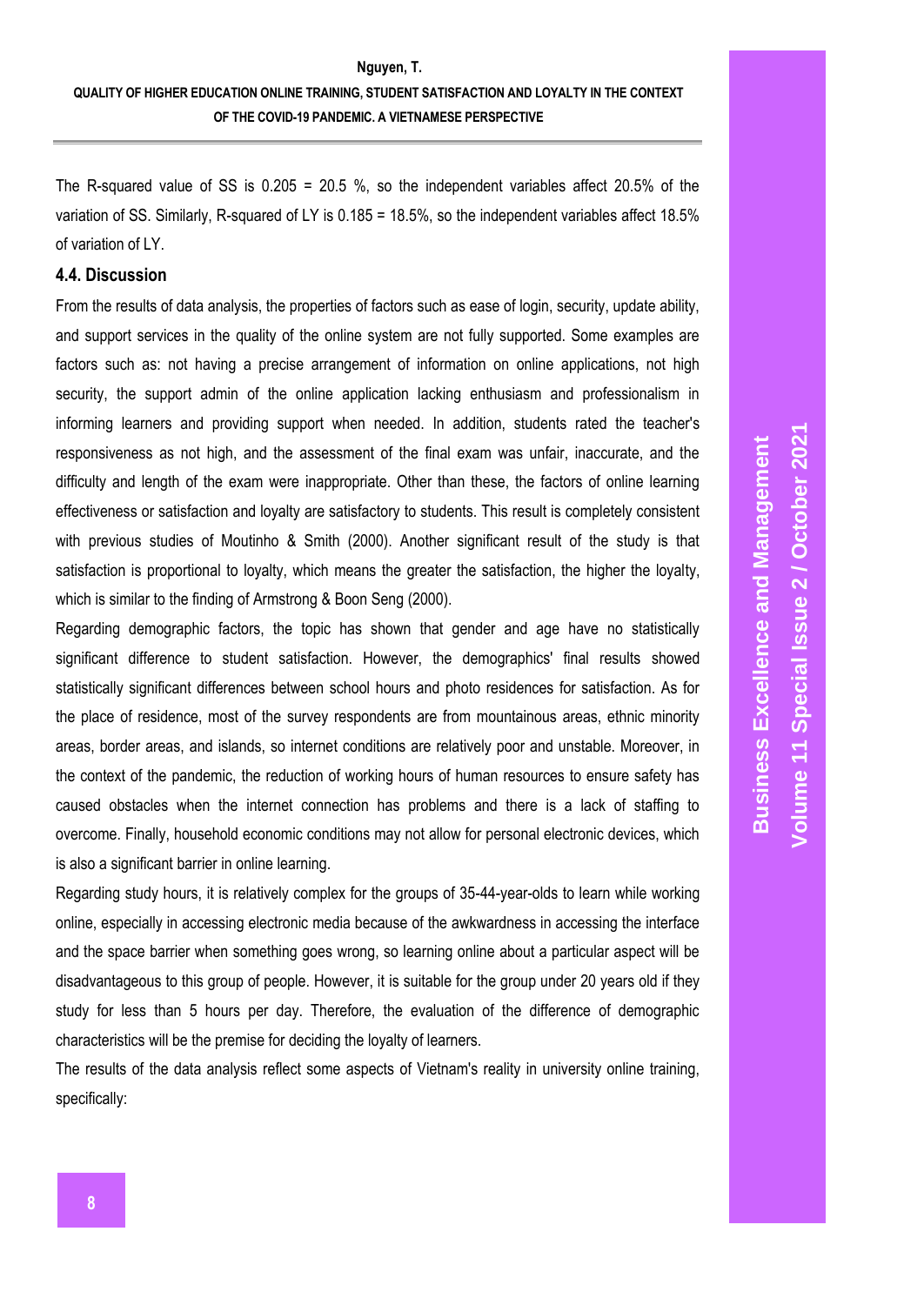Firstly, considering the actual context in Vietnam today, there are many workers in industrial zones that are employed as unskilled workers. Thus, in 10 to 15 years, when unskilled labor is exhausted, wages cannot increase forever, families and children make labor productivity less, they will be pushed out of the labor market. Then their life will be very precarious because their starting point is untrained, and they do not have any jobs available for them. Having escaped from the countryside and now returning to work as farmers, they also have difficulty when tools and land are not available. Agriculture is now organic agriculture, requiring knowledge. Only modern education, through online education, can help them get retrained. Moreover, if universal education needs to be the cheapest and fastest, it must use technology.

Vietnam is a developing country, so the traditional rural areas are being transformed into new rural areas with the government's help of sustainable poverty reduction policies. Therefore, regions with difficult economic conditions are now able to invest in technological means for education. Due to the effects of the covid pandemic, government policy packages to support people are necessary; however, it will lead to the situation of the economy being "flooded" with money and thus, the risk of a public debt crisis due to the government pumping out too much money, which is reflected through inflation and illiquidity of the economy. Moreover, facing the stagnation of the global economy, any individuals, institutes, and governments of any countries are hesitant with any investment. Nevertheless, in the innovation period, we have an essential task to promote technology in education, and to bring information about education to people in all different regions when there is a need to learn. Furthermore, technology will help us train a generation of digital citizens. They will be citizens who have good professional knowledge, along with good consciousness, attitudes, and behaviors. In the digital and technological era, attitudes and behaviors are equally important, even more important than qualifications, because attitudes and behavior will shape the personality of each citizen of that country. Therefore, investment in technology needs to be popularized on a large scale from plains to mountainous areas as well as border and island areas. Unfortunately, this has not been clearly shown in remote areas, especially in ethnic minority areas in Vietnam.

Second, the quality of fixed broadband service is not high. A network operator that meets consumer satisfaction requires a stable network connection, data download speed, data posting speed, and service packages suitable for each residential area. However, the research results have reflected the inadequacy of the internet experience in some localities of Vietnam.

Third, the issue of network security and student privacy is not guaranteed. This existence shows the loose management from the educational institution. The access security of online classes is low, and the use of public IDs and passwords makes it possible for anyone to join the class. Some universities use free software, so their control is limited. If the educational institution uses copyrighted software to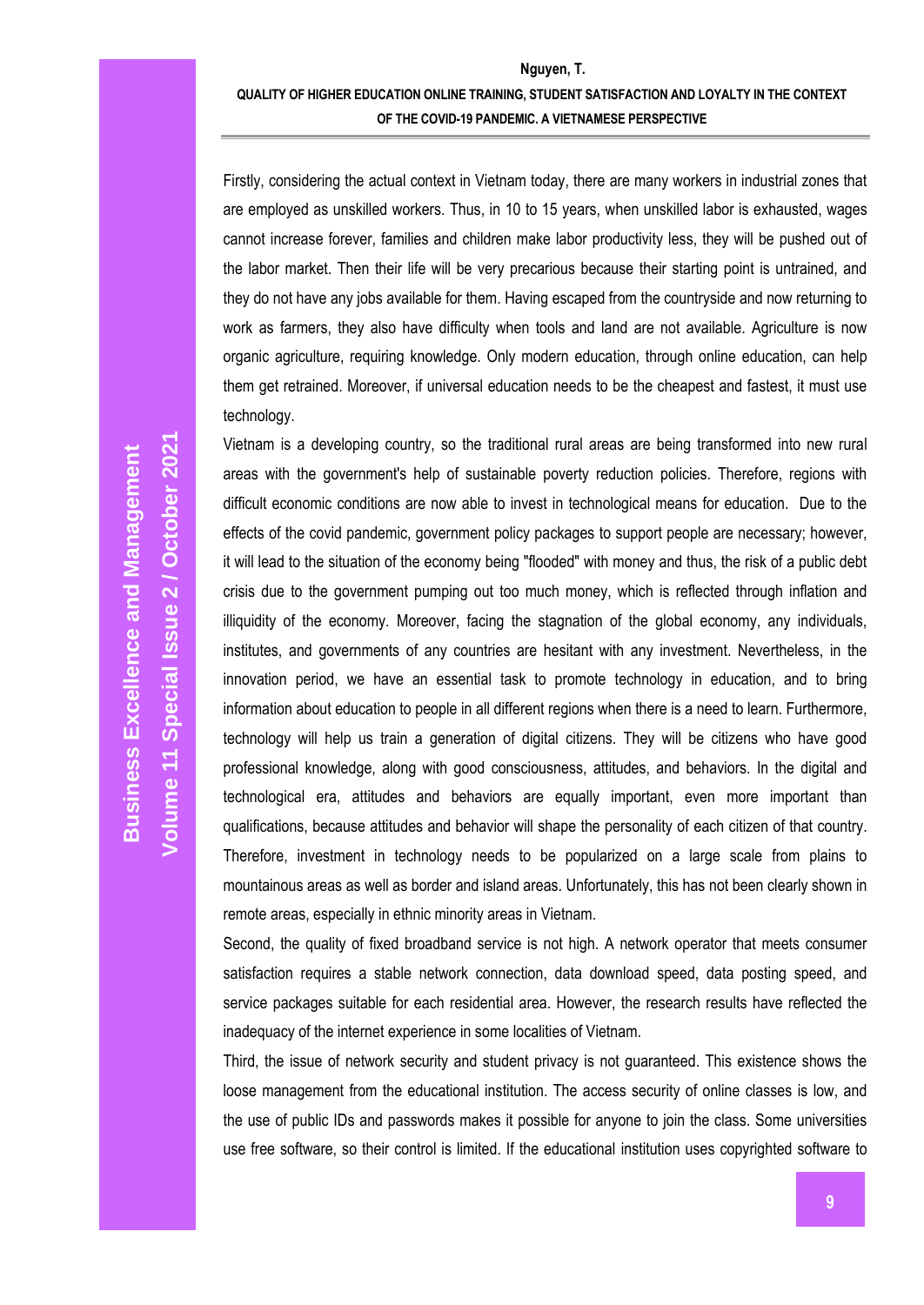control access and there is a cooperation between educational institutions and information safety and network security management agencies, this problem will be minimized. These agencies will create adequately strong deterrent sanctions and strictly handle lousy behaviors towards online teaching, aiming to build a safe space for online classes.

Fourth, the sole purpose of higher education is to train quality human resources, and the learning outcomes of students assess this. However, despite many efforts and changes to adapt to the online form of training, students still consider the assessment test inappropriate. The main reason is that the assessment form is still implemented as face-to-face, but in the online form, leading to the low and inefficient responsiveness in terms of space, time, and operation, and thus, leading to unfairness.

Fifth, the author believes that the most crucial point in online teaching and learning lies in the teacher. Many assessments of the responsiveness and the flexibility in the teaching of the lecturers are not high. Understandably, besides young lecturers who have quick access and adaptation to technology, many lecturers in basic subjects who are familiar with traditional teaching methods such as philosophy, political economy, etc. has difficulty in transferring knowledge because the characteristics of the specialization and knowledge are difficult to condense, causing boredom in students' knowledge acquisition. It can be said that online training is both a challenge and an opportunity for lecturers. Changing teaching methods is changing the professional thinking.

Most students volunteer and are satisfied with online training; satisfaction leads to a high consensus that students will recommend this form of training to others. This satisfaction is the premise to promote the brand image of the higher education institution.

### **5. CONCLUSION**

#### **5.1. Limitation**

This study is conducted based on learners' perspectives, and the authors choose a large university, comprising many member schools for diverse research. Besides, the authors' purpose is to show the inadequacy of online training in areas with low economic conditions compared to other regions, and from there, develop a more practical orientation for ethnic minorities and remote areas, islands, and borders. However, the study has some limitations:

First, because the study only focused on member schools of one region, not the whole country. Therefore, research results cannot be representative of a country's higher education. The evaluation of research results is specific to a university, so the proposed solution is suitable for areas with similar difficult socio-economic conditions.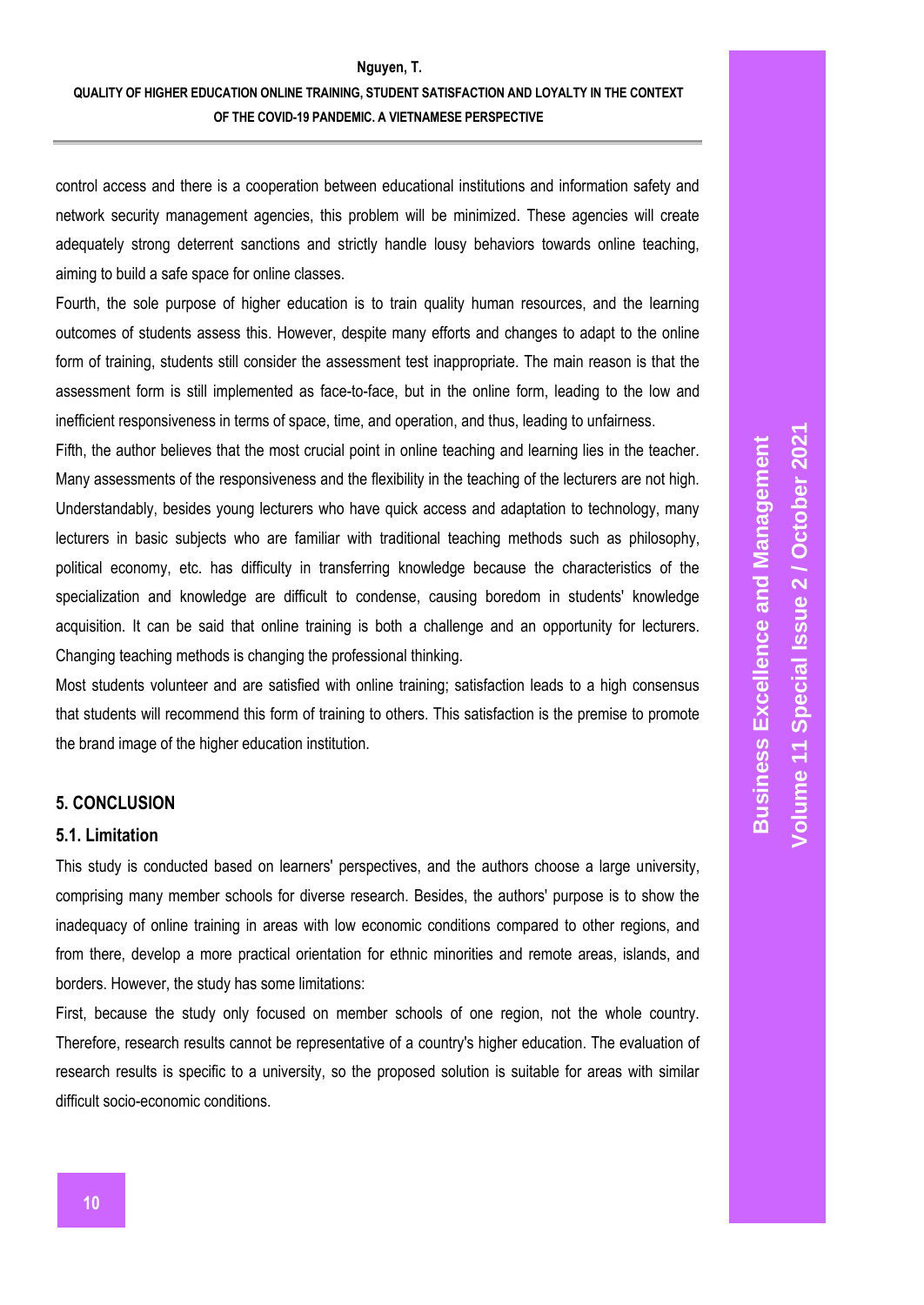Second, under certain conditions, research only analyzes what is most direct and has not presented specific databases as the basis (rotating matrix table, unstandardized CFA analysis) for the main research sections.

#### **5.2. Solutions**

Based on the research results and the situation of Vietnam in the current 3rd wave of Covid with a severe lack of vaccines, universities cannot return to face-to-face learning during this time. Therefore, the author proposes groups of solutions to improve the quality of online training at higher education institutions:

### **Guarantee financial support from the government**

The covid pandemic has radically impacted the economies of each country, and higher education institutions are no exception. Although many schools have moved towards autonomy, in the general situation, when switching from face-to-face training to online, the tuition policy has also changed. In addition, the disruption and restructuring in supply chains, value chains, and the reversal of FDI inflows lead to financial deficits in universities, requiring the government to come up with financial rescue packages to support higher education institutions to ensure training.

In addition, the government can provide student support packages through loans from policy banks with a 0%-0.5% interest rate for each loan package, and the loan contract maturity is as soon as the student has a job and no later than 12 months after graduation.

### **Ensure unified information technology infrastructure**

In online training, teaching and learning activities are carried out through information technology (IT) tools. Besides, IT infrastructure (internet network, bandwidth, cost...) also plays a significant role because it directly and significantly affects the progress and quality of learning.

Therefore, ensuring IT infrastructure, namely server infrastructure, Internet, speed, transmission lines, bandwidth, and software systems, to meet the ability to access and store learning resources and data that serves teaching and learning purposes plays an important role in improving the quality of training.

To fulfill this requirement, the training institution needs to manage the effective use of IT infrastructure. Firstly, implement security, maintenance, and preservation of the hardware and software equipment system for stable, safe, and effective use. Secondly, simultaneously research, develop, and update new technologies to meet the needs of users through specific measures such as

- organizing regular monitoring of the use of IT infrastructure.
- building a team of administrators and software developers with professional qualifications to research, develop and upgrade the system.
- periodically evaluating the exploitation and use of hardware and software systems in order to have solutions to use more effectively promptly and in accordance with the development of IT;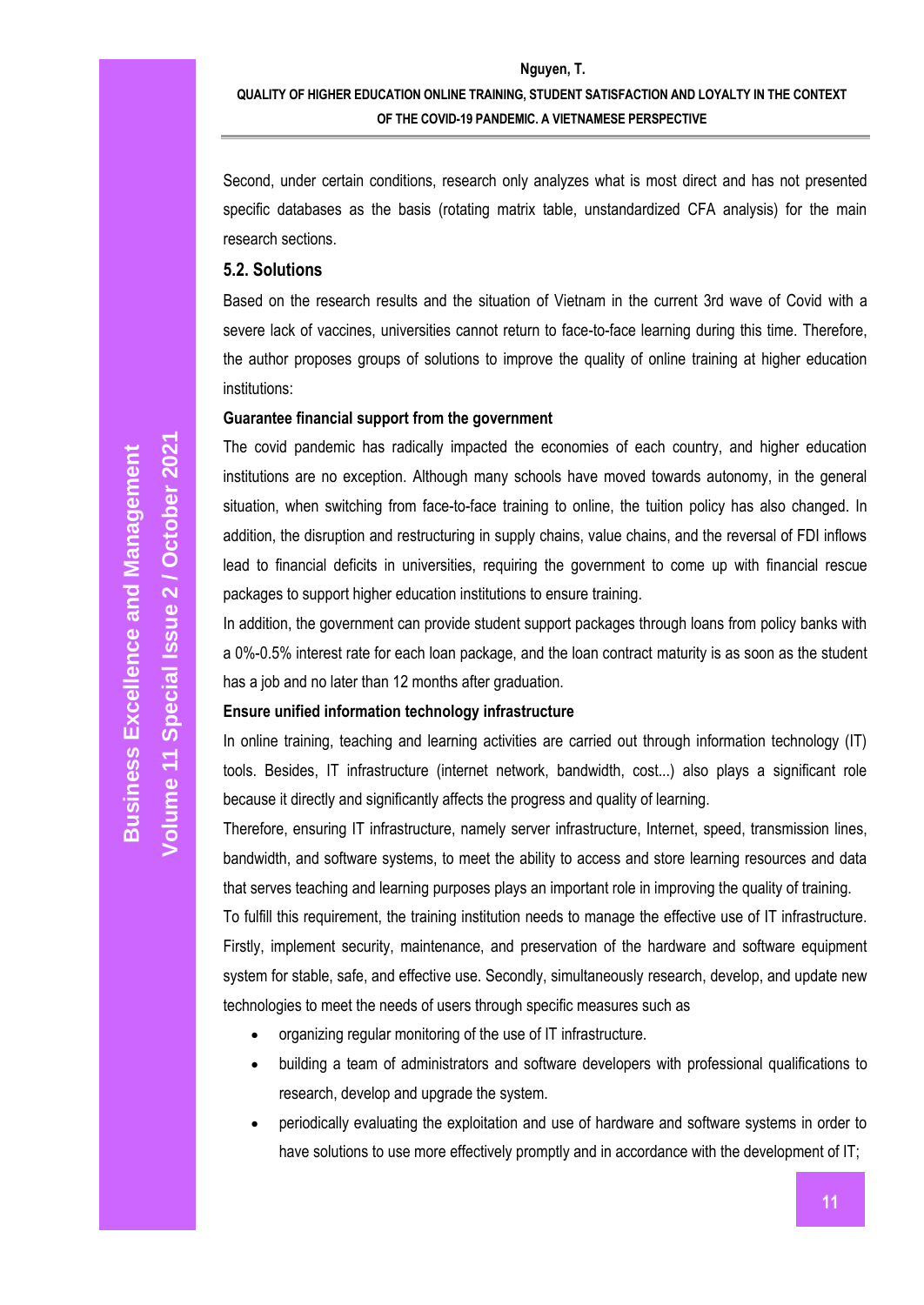maintaining a good funding source for maintenance, investment in upgrading the quality of the system.

From there, educational institutions can use a unified online training platform. The training quality management department of each unit also controls the teaching quality of the lecturers and monitors the learning process of students, promptly adjusting and improving the quality of education.

#### **Ensure diverse learning resources, meet professional and technical quality**

Training institutions need to manage the design, implementation, and development of learning materials; manage the work of appraisal and approval; manage the exploitation and operation of the learning materials system; manage the periodic and regular review, correction, and update of e-learning materials of all subjects.

The management adopts measures such as: promulgating standard documents, e-learning development process, organizing training on building and updating e-learning materials for lecturers, design staff, and technical staff.

In many cases, the lesson content should not be too abstract and complicated, especially related to practice that IT cannot show or show inefficiently.

#### **Building and developing a teaching staff in terms of both quantity and quality**

Unlike traditional teaching methods, online teaching requires lecturers to have some skills suitable for this method, especially skills in applying and integrating IT in constructing, designing lessons and programs as well as teaching and interacting with learners through IT devices.

Accordingly, training institutions need to review the current state of lecturers in terms of structure, number, and capacity of lecturers, thereby developing training plans, fostering, and training them; evaluate the teaching activities of lecturers by issuing quality guidelines when teaching online, collecting learners' opinions, and activities of functional departments in training institutions; ensure the classroom environment has enough working facilities and tools for online interaction with learners. At the same time, there should be a remuneration system for lecturers whose performances are commensurate with the work requirements of high expertise, good skills, and creativity.

For example, at the beginning of a new lesson, teachers need to provide operational instructions, goalbased learning methods, and content to help guide the implementation of learning tasks. At the same time, they should participate in supporting learners' learning activities and give positive feedback to enhance learners' initiative and interaction. The lecturer acts as a guide in performing learning tasks, orienting learners to actively perform learning operations to form competencies such as practice or application, and regularly consulting learners' feedback. In online teaching, through the student's activity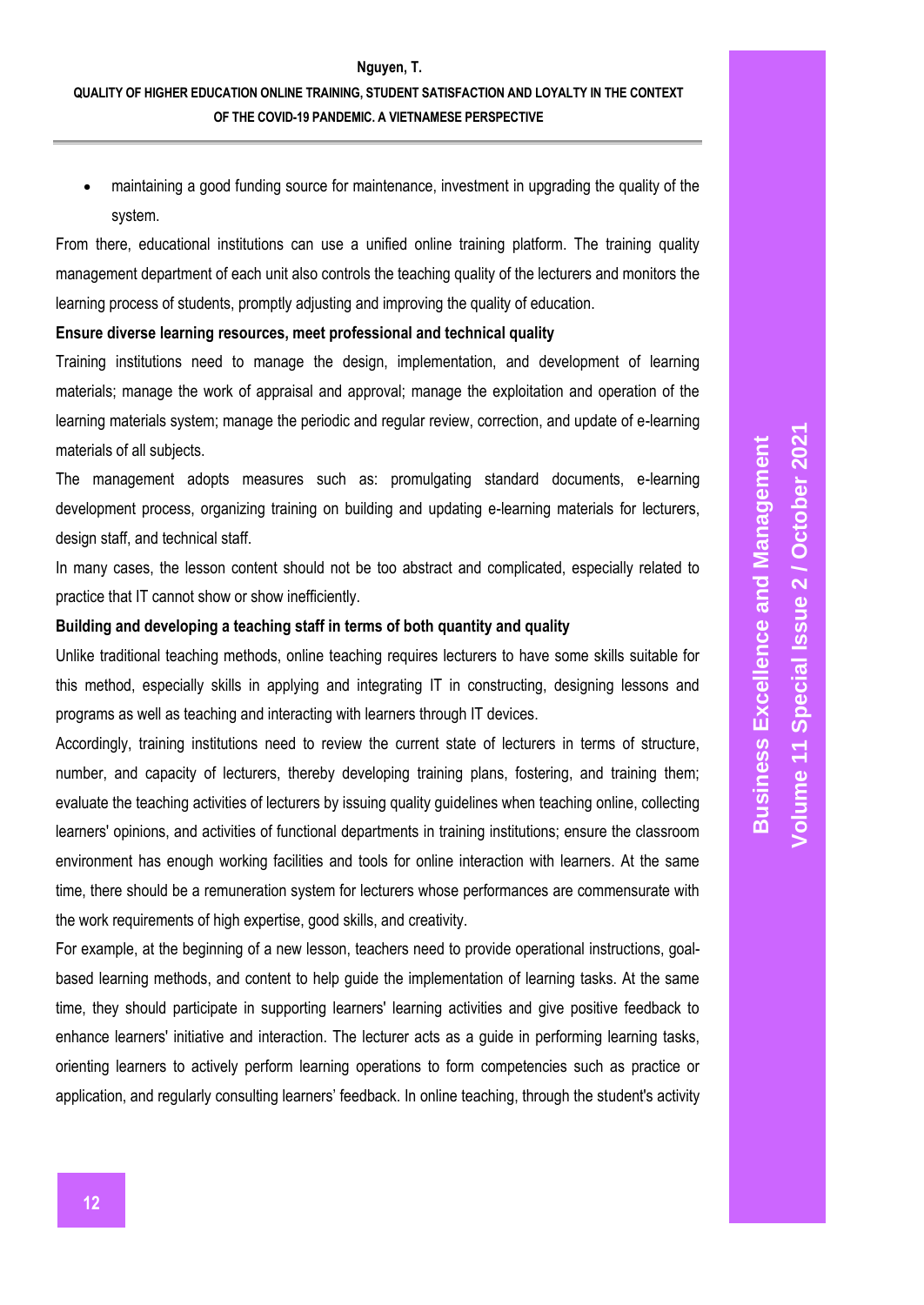scores in each chapter and the results of the exercises, instructors will monitor the effectiveness of teaching activities and promptly improve the teaching content to achieve the lesson's objectives.

### **Require initiative and equips learners with IT skills**

With online learning, because learners do not directly go to class but self-study mainly, the quality of training depends significantly on the self-study ability of learners. In other words, this method requires learners to be very active in studying materials, interacting with teachers, and interacting with other learners to acquire knowledge.

In addition, learners must have a specific IT level due to the characteristics of learning mainly through IT tools to access knowledge, especially skills in using computers and exploiting digital resources on the network, and they need to increase responsibility and initiative to ensure maximum exploitation of the benefits that IT brings to the learning process.

Besides the subjective and objective existing limitations of the IT platform, the adaptability of teachers, learners, and online training shows advantages such as synchronization, flexibility, proactive orientation, customized learning, interaction, and cooperation, as well as easy access to learners. In the spirit of solid innovation, profound experience, and highly feasible solutions corresponding to the conditions of each training institution, the organization of online teaching will undoubtedly become more and more effective. Online education complements face-to-face teaching, combined together as a "blended learning" mode of training. This type of learning is also the general trend of global education.

# **REFERENCES**

- Abdalla, I. (2007). Evaluating effectiveness of e-blackboard system using TAM framework: A structural analysis approach. *Association for the Advancement of Computing in Education, 15*(3), 279-287.
- Ali, A., & Ahmad , I. (2011). Key Factors for Determining Students' Satisfaction in Distance Learning Courses: A Study of Allama Iqbal Open University. *Contemporary Educational Technology, 2*(2), 118-134. doi:10.30935/cedtech/6047
- Ali, W. (2020). Online and Remote Learning in High er Education Institutes: A Necessity in light of COVID-19 Pandemic. *Higher Education Studies, 16*(2), 10.
- Arambewela, R., & Hall, J. (2006). A comparative analysis of international education satisfaction using servqual. *Journal of Services Research, 6*, 141-163.
- Armstrong, R., & Boon Seng, T. (2000). Corporate‐customer satisfaction in the banking industry of Singapore. *International Journal of Bank Marketing, 18*(3), 97-111. doi:10.1108/02652320010339617
- Belawati, T., & Baggaley, J. (2009). *Policy and Practice in Asian Distance Education.* SAGE Publications India.
- Bentler, P., & Bonett, D. G. (1980). Significance tests and goodness of fit in the analysis of covariance structures. *Psychological Bulletin, 88*(3), 588-606. doi:10.1037/0033-2909.88.3.588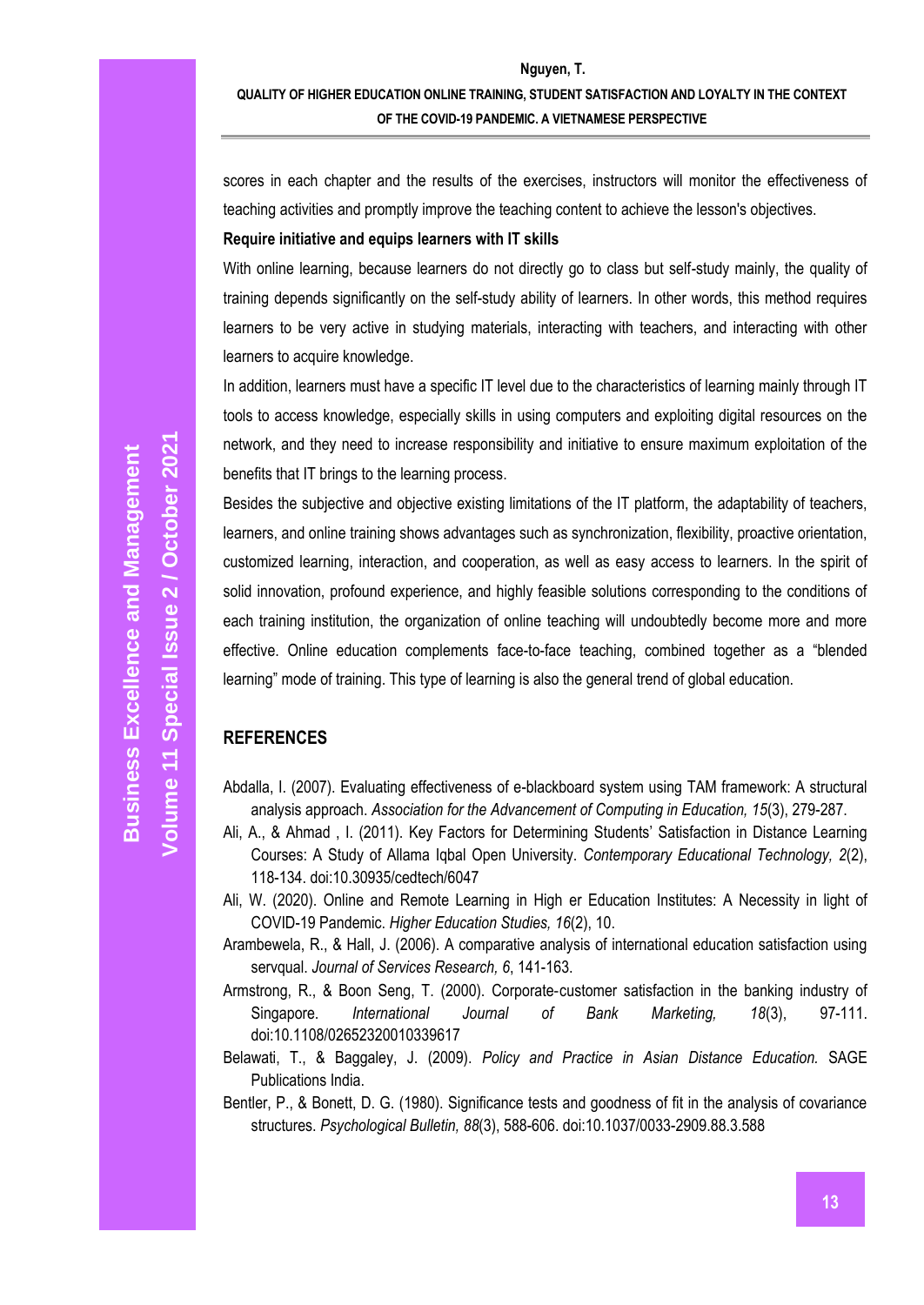#### **Nguyen, T.**

# **QUALITY OF HIGHER EDUCATION ONLINE TRAINING, STUDENT SATISFACTION AND LOYALTY IN THE CONTEXT OF THE COVID-19 PANDEMIC. A VIETNAMESE PERSPECTIVE**

- Bloemer, J., Ruyter, K., & Peeters, P. (1998). Investigating drivers of bank loyalty: the complex relationship between image, service quality and satisfaction. *International Journal of Bank Marketing, 16*(7), 276-286. doi:10.1108/02652329810245984
- Bowen, J., & Chen, S.-L. (2001). The relationship between customer loyalty and customer satisfaction. *International Journal of Contemporary Hospitality Management, 13*(5), 213-217.
- Browne, B., Kaldenberg, D., Browne, W., & Brown , D. (1998). Student as Customer: Factors Affecting Satisfaction and Assessments of Institutional Quality. *Journal of Marketing for Higher Education, 8*(3), 1-14. doi:10.1300/J050v08n03\_01
- Byrne, B. M. (2010). *Multivariate applications series. structural equation modeling with AMOS: Basic concepts, applications, and programming.* New York: Taylor & Francis Group. doi:10.4324/9780203805534
- Carmines, E., & McIver, J. P. (1981). Analyzing Models with Unobserved Variables: Analysis of Covariance Structures. (G. W. Bohrnstedt, & E. F. Borgatta , Eds.) *Social Measurement*, 65-116.
- Chute, A., Thompson, M., & Hancock, B. (1999). *The McGraw-Hill handbook of distance learning.* New York: The McGraw-Hill Companies, Inc, NY.
- Delone, W. H., & McLean, E. R. (2003). The DeLone and McLean Model of Information Systems Success: A Ten-Year Update. *Journal of Management Information Systems, 19*(4), 9-30. doi:10.1080/07421222.2003.11045748
- Dhawan, S. (2020). Online Learning: A Panacea in the Time of COVID-19 Crisis. *Journal of Educational Technology Systems, 49*(1), 5-22. doi:10.1177/0047239520934018
- Fornell, C., & Larcker, D. F. (1981). Evaluating Structural Equation Models with Unobservable Variables and Measurement Error. *Journal of Marketing Research*, 39-50. doi:10.1177/002224378101800104
- Garvey, A., García, I., Otal Franco, S., & Fernández, C. (2021). The Psychological Impact of Strict and Prolonged Confinement on Business Students during the COVID-19 Pandemic at a Spanish University. *Int. J. Environ. Res. Public Health, 18*(4), 1710. doi:10.3390/ijerph18041710

Griffin, R. W. (1996). *Management, 5th Edition.* Houghton: Mifflin Company, Boston.

- Grossman, R. (1999). Relational versus discrete exchanges: The role of trust and commitment in determining customer satisfaction. *Journal of Marketing Management, 9*(2), 47-58.
- Han, S., & Beak, S. (2004). Antecedents and Consequences of Service Quality in Online Banking: An Application of the SERVQUAL Instrument. *Advance in Consumer Research, 31*, 208-214.
- Hancock, G., & Mueller, R. (2001). *Rethinking construct reliability within latent variable systems.* Scientific Software International, Inc., USA.
- Helgesen, Ø., & Nesset, E. (2007). What accounts for students' loyalty? Some field study evidence. *International Journal of Educational Management, 21*(2), 126-143. doi:10.1108/09513540710729926
- Hill, F. (1995). Managing service quality in higher education: the role of the student as primary consumer. *Quality assurance in Education, 3*(3), 10-21.
- Ho, C.-L., & Dzeng, R.-J. (2010). Construction safety training via e-Learning: Learning effectiveness and user satisfaction. *Computers & Education, 55*(2), 858-867. doi:10.1016/j.compedu.2010.03.017
- Jun, M., & Cai, S. (2001). The key determinants of Internet banking service quality: a content analysis. *International Journal of Bank Marketing, 19*(7), 276-291.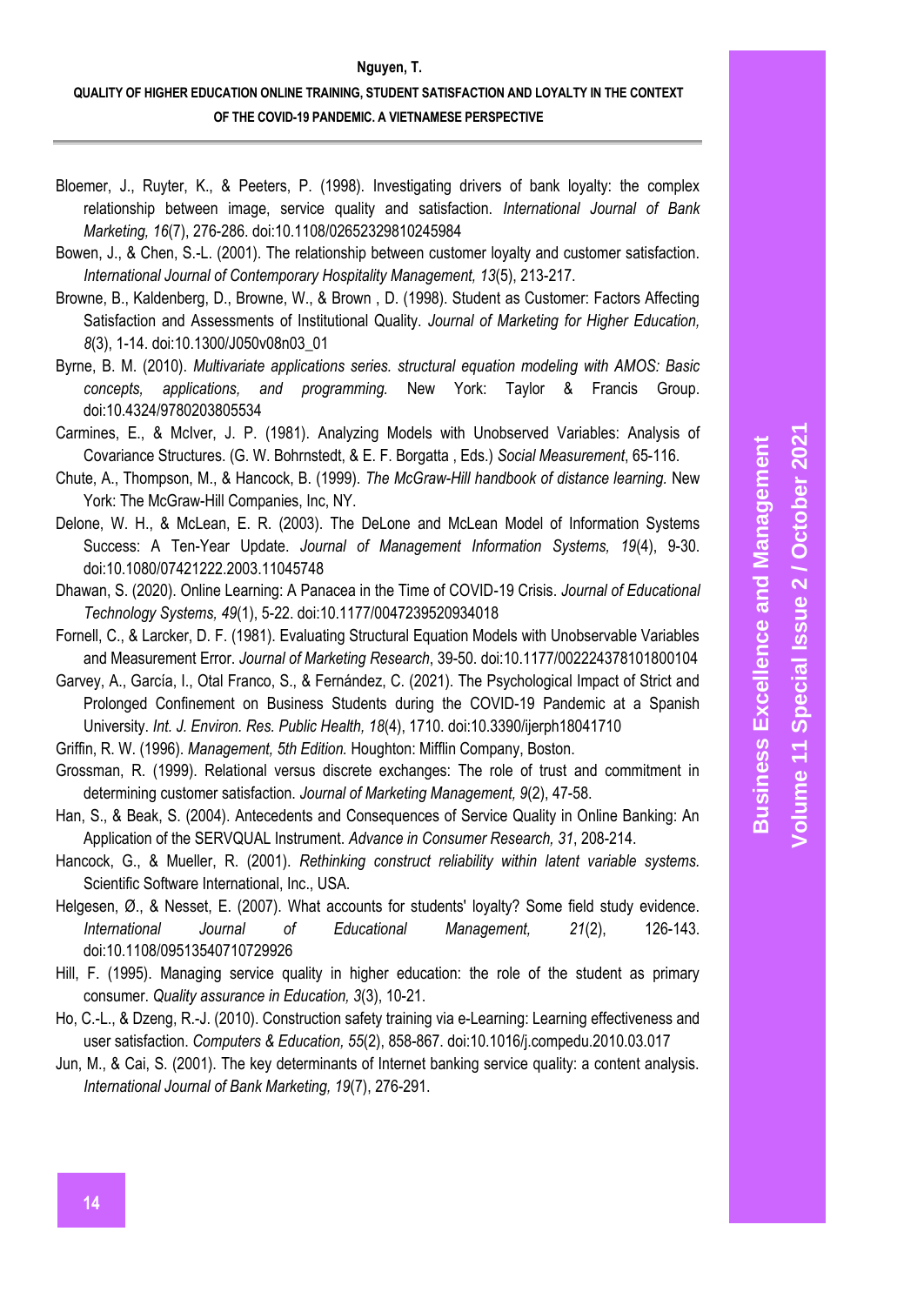#### **Nguyen, T.**

# **QUALITY OF HIGHER EDUCATION ONLINE TRAINING, STUDENT SATISFACTION AND LOYALTY IN THE CONTEXT OF THE COVID-19 PANDEMIC. A VIETNAMESE PERSPECTIVE**

- Lee, M.-C. (2010). Explaining and predicting users' continuance intention toward e-learning: An extension of the expectation–confirmation model. *Computers & Education, 54*(2), 506-516. doi:10.1016/j.compedu.2009.09.002
- Leslie, L., & Brinkman, P. (1987). Student price response in higher education. *Journal of Higher Education*, 181-204.
- Liaw, S.-S. (2008). Investigating students' perceived satisfaction, behavioral intention, and effectiveness of e-learning: A case study of the Blackboard system. *Computer & Education, 51*(2), 864-873. doi:10.1016/j.compedu.2007.09.005
- Likert, R. (1932). A Technique for the measurement of attitudes. *Archives of Psychology*.
- Lin, H.-F., & Lee, G.-G. (2005). Impact of organizational learning and knowledge management factors on e‐business adoption. *Management Decision*, 171-188.
- Moutinho, L., & Smith, A. (2000). Modelling bank customer satisfaction through mediation of attitudes toward human and automated banking. *International Journal of Bank Marketing, 18*(3), 124-134. doi:10.1108/02652320010339699
- Nunnally, J., & Bernstein, I. (1994). *Psychometric theory.* New York.
- Oliver, R. L. (1997). *Satisfaction: A behavioral perspective on the consumer.* London and New York: Routledge Taylor&Francis Group.
- Parasuraman, A., Zeithaml, V., & Berry, L. (1985). A conceptual model of service quality and its implications for future research. *Journal of Retailling, 64*(1), 12-40.
- Parker, C., & Ward, P. (2000). An analysis of role adoptions and scripts during customer-to customer encounters. *European Journal of Marketing, 34*(3/4), 341-359.
- Peterson, R., & Merunka, D. (2014). Convenience samples of college students and research reproducibility. *Journal of Business Research, 67*(5), 1035-1041. doi:10.1016/j.jbusres.2013.08.010
- Ramírez-Hurtado, J., Hernández-Díaz, A., López-Sánchez, A., & Pérez-León, V. (2021). Measuring Online Teaching Service Quality in Higher Education in the COVID-19 Environment. *International Journal of Environmental Research and Public Health, 18*(5), 2403. doi:10.3390/ijerph18052403
- Raza, S. A., Qazi, W., & Umer, A. (2016). Facebook Is a Source of Social Capital Building Among University Students: Evidence From a Developing Country. *Journal of Educational Computing Research, 55*(3), 295-322. doi:10.1177/0735633116667357
- Richard, H., & Haya, A. (2009). Examining student decision to adopt web 2.0 technologies: theory and empirical tests. *Journal of computing in higher education, 21*(3), 183-198.
- Sher, A. (2009). Assessing the relationship of student-instructor and student-student interaction to student learning and satisfaction in Web-based Online Learning Environment. *Journal of Interactive Online Learning, 8*(2), 102-120.
- Steiger, J. (1990). Structural model evaluation and modification: An interval estimation approach. *Multivariate Behavioral Research, 25*, 173-180.
- Thomas, M. S., & Rogers, C. (2020). Education, the science of learning, and the COVID-19 crisis. *Prospects, 49*, 87-90. doi:10.1007/s11125-020-09468-z
- Verduin, J., & Clark, T. (1991). *Distance Education: The Foundations of Effective Practice.* San Francisco: Jossey-Bass.
- Vlachopoulos, D. (2020). COVID-19: Threat or opportunity for online education? *Higher Learning Research Communications*, 10. doi:10.18870/hlrc.v10i1.1179
- Zeithaml, V. (1988). Consumer Perceptions of Price, Quality, and Value: A Means-End Model and Synthesis of Evidence. *Journal of Marketing, 52*, 2-22.